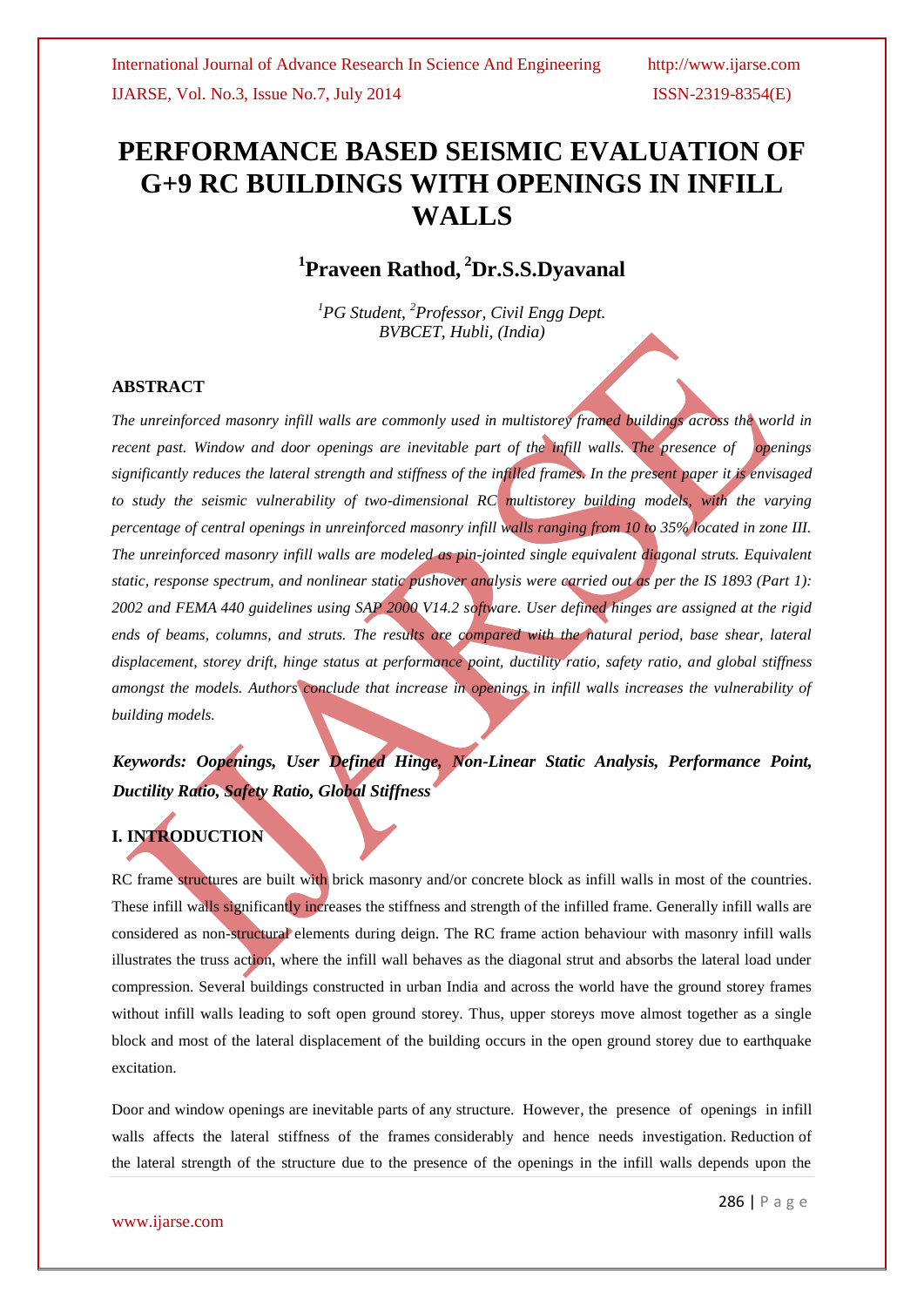various factors such as percentage of opening, aspect ratio, and the location of the opening in the masonry wall. In the Indian seismic code [1] there is no provision regarding the stiffness and openings in the masonry infill wall. Whereas clause 7.10.2.2 and 7.10.2.3 of the "Proposed draft provision and commentary on Indian seismic code IS 1893(Part 1): 2002", [S K Jain and Murty][2] defines the provision for calculation of stiffness of the masonry infill and a reduction factor for the opening in infill walls.

## **II. ANALYTICAL MODELLING**

In the present paper 2D RC frame G+9 multi-storeyed buildings are considered. The plan and elevation of the building are shown in Fig 1 and 2. The bottom storey height is 4.8 m and upper storeys height is 3.6 m [3]. The building is assumed to be located in zone III, M-25 grade of concrete and Fe-415 grade of steel are considered. The stress-strain relationship is used as per IS: 456-2000 [4]. The unreinforced brick masonry infill walls are modeled as pin-jointed equivalent diagonal struts. M3 (Moment), V3 (Shear), PM3 (axial force with moment), and P (Axial force) user defined hinge properties are assigned at rigid ends of beam, column, and strut elements. The 10% to 35% [3] percentage of central openings are considered and seven analytical models are developed as mentioned below,

Model 1 - Building has no walls and the building is modeled as bare frame, however masses of the walls are considered.

Building has no walls in the first storey and unreinforced masonry infill walls in the upper storeys, with varying central opening, however stiffness and masses of the walls are considered.

Model 2 -10% of the total area of infill.

Model 3 - 15% of the total area of infill.

- Model 4 20% of the total area of infill.
- Model 5 -25% of the total area of infill.
- Model 6 30% of the total area of infill.
- Model 7 35% of the total area of infill.



**Fig 1. Plan of the building and elevation of ten storeyed bare frame building**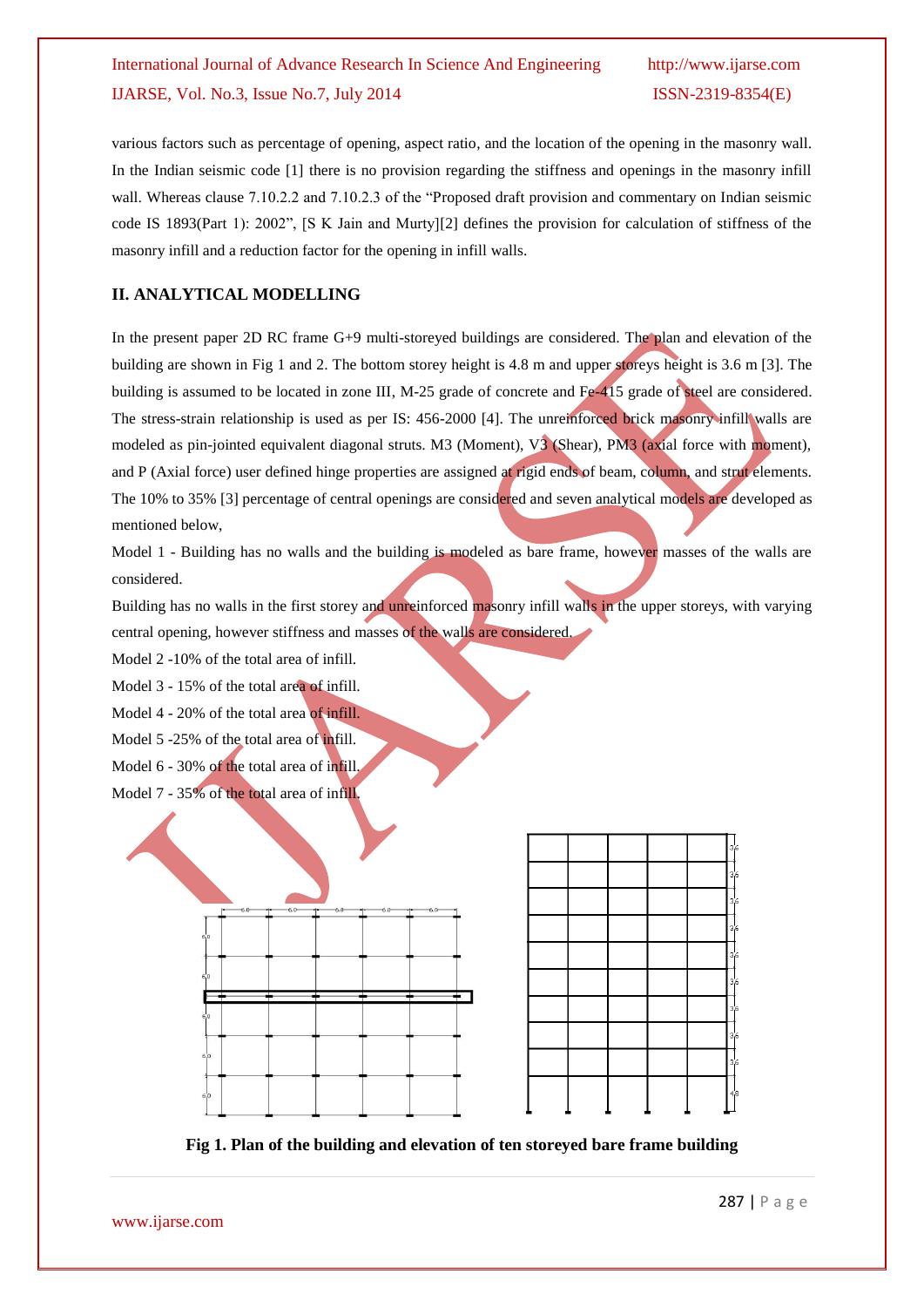

**Fig 2. Elevation of ten storeyed infill frame building models with openings (10% to 35%)**

## **III. METHODOLOGY OF THE STUDY**

In this present study, equivalent static and response spectrum method as per the seismic code IS 1893 (Part 1): 2002 for the bare frame and concrete block infill walls with varying percentage of openings (10% to 35%) are carried out and an effort is made to study the effect of seismic loads. Their performance point and location of hinges are evaluated using nonlinear static pushover analysis.

#### **3.1 User defined hinges**

The definition of user-defined hinge properties requires moment–curvature analysis of each element. For the problem defined, building deformation is assumed to take place only due to moment under the action of laterally applied earthquake loads. Thus, user-defined M3 and V3 hinge was assigned for beam, PM3 hinge was assigned for column and axial load P was assigned for strut. The calculated moment-curvature values for beam (M3 and V3), column (PM3), and wall (P) are given as input in SAP2000.

#### **3.2 Pushover analysis**

Pushover analysis is a static non-linear procedure in which the magnitude of the lateral load is incrementally increased maintaining a predefined distribution pattern along the height of the building. With the increase in the magnitude of loads, weak links and failure modes of the building can be found. Pushover analysis can determine the behavior of a building, including the ultimate load and the maximum inelastic deflection. At each step, the base shear and the roof displacement can be plotted to generate the pushover curve for that structure. Pushover analysis as per FEMA 440 [5] guide lines is adopted. The models are pushed in a monotonically increasing order in a particular direction till the collapse of the structure. The models are pushed in a monotonically increasing order in a particular direction till the collapse of the structure. 4% of height of building [6] as maximum displacement is taken at roof level and the same is defined in to several steps The global response of structure at each displacement level is obtained in terms of the base shear, which is presented by pushover curve. Pushover curve is a base shear versus roof displacement curve. The peak of this curve represents the maximum base shear, i.e.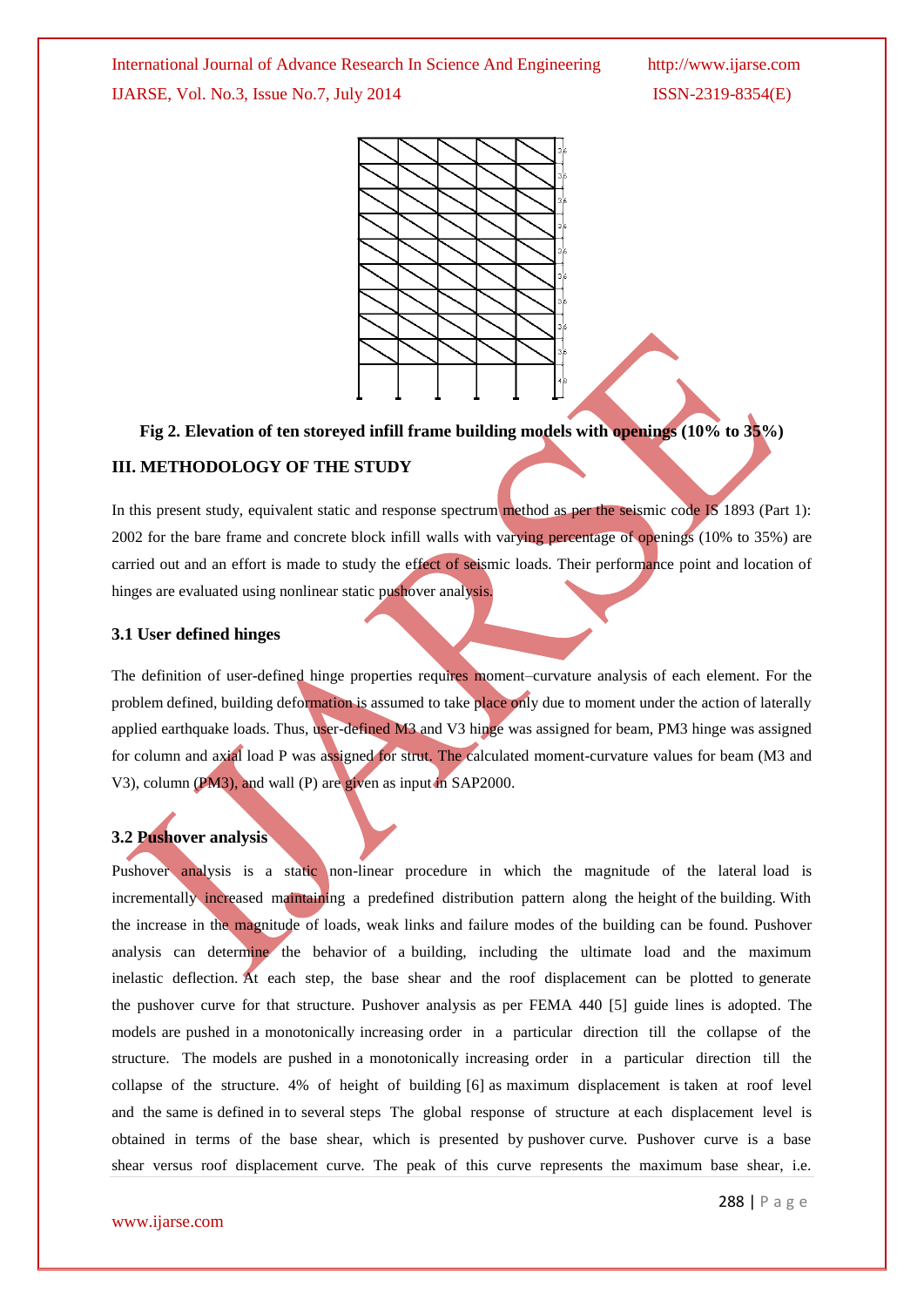maximum load carrying capacity of the structure; the initial stiffness of the structure is obtained from the tangent at pushover curve at the load level of 10% [7] that of the ultimate load and the maximum roof displacement of the structure is taken that deflection beyond which the collapse of structure takes place.

### **IV. RESULTS AND DISCUSSION**

#### **4.1 Fundamental Natural Period**

It is the first (longest) modal time period of vibration [1]. The codal IS: 1893(Part1)-2002 and analytical (SAP 2000) natural periods of the building models are presented in Table 1.

| Model No. | <b>Analytical (sec)</b> | Code (sec) |
|-----------|-------------------------|------------|
|           | 2.462                   | 1.129      |
| 2         | 1.2917                  | 0.611      |
| 3         | 1.2962                  | 0.611      |
|           | 1.3049                  | 0.611      |
|           | 1.3126                  | 0.611      |
|           | 1.3208                  | 0.611      |
|           | 1.3295                  | 0.61       |
|           |                         |            |

#### **Table 1. Codal and analytical natural periods**

Stiffness of the building is directly proportional to its natural frequency and hence inversely proportional to the natural period. That is, if the stiffness of the building decreases, the natural periods are longer. From the above results we conclude that, the natural periods of model 2 is shorter when compared with the model 1 by 47.53%. As the percentage of openings increases (10% to 35%), the fundamental natural periods longer from model 2 to model 7 by 2.84%.

## **4.2 Base Shear**

It is the total design of lateral force at the base of the structure [1]. The base shear for equivalent static method ( $\bar{V}_B$ ) and response spectrum method  $(V_B)$  as per IS 1893 (Part 1): 2002 by applying the scale factor (SF), for the various building models are listed in the below Table 2.

| Model No. | $V_{\scriptscriptstyle \nu}$ in kN | in kN  | <b>Scale Factor</b> |
|-----------|------------------------------------|--------|---------------------|
|           | 534.57                             | 228.88 | 2.34                |
|           | 1063.08                            | 476.28 | 2.23                |
| 3         | 1029.45                            | 463.6  | 2.22                |
|           | 995.74                             | 450.47 | 2.21                |
|           | 962.11                             | 437.02 | 2.2                 |
|           | 925.8                              | 422.43 | 2.19                |
|           | 894.77                             | 408.78 | 2.18                |

#### **Table 2. Base shear and scaling factor for building models**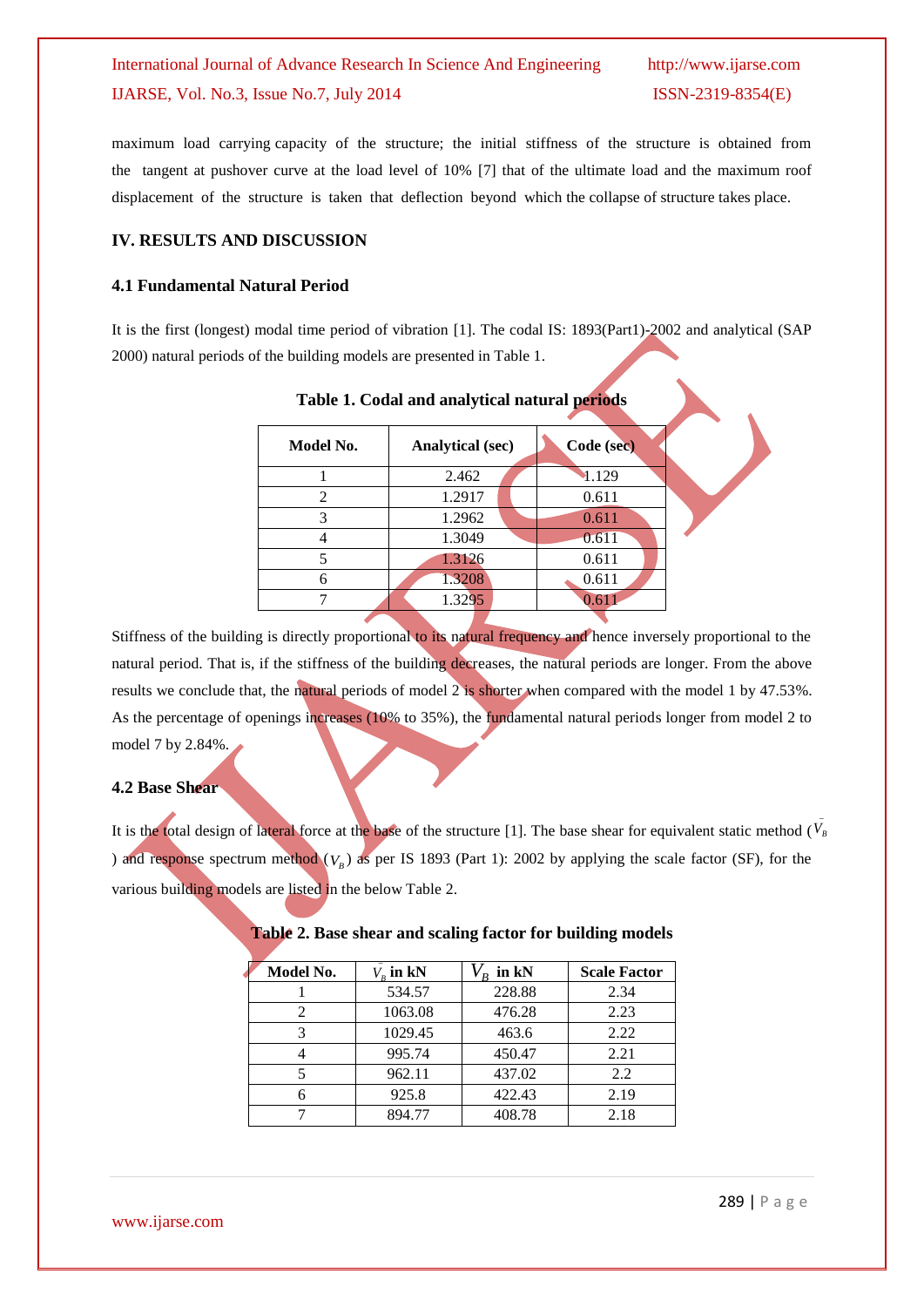The base shear is function of mass, stiffness, height and natural period of the building structure. In the equivalent static method design horizontal acceleration value obtained by codal natural period is adopted and basic assumption in the equivalent static method is that only first mode of vibration of building governs the dynamics and the effect of higher mode is not important, therefore in this method higher modes are not considered. So that's why base shear obtained from equivalent static method are larger than the dynamic response spectrum method, where in the dynamic response spectrum all the modes are considered. From the above results it is observed that, the percentage of central openings increases the base shear decreases from model 2 to model 7 by 15.83% and 14.17% for equivalent static method and response spectrum method.

#### **4.3 Lateral Displacement**

The profiles of lateral displacements for the building models obtained by equivalent static (ESM) and response spectrum method (RSM) are shown in Fig 3.



## **Fig 3. Lateral displacements for infill as a concrete block by ESM and RSM for building models** The lateral displacement of a building is a function of the stiffness, the lateral displacement of the building decreases with the increase in the lateral stiffness; from the above Fig 3 shows that, displacement of the model 2 to model 7 is less than model 1. From the above results it is observed that, there is decrement in the lateral displacement of model 2 when compared with the model 1 by 54.72 % and 50.55% for equivalent static method and response spectrum method. As the percentage of openings increases, the displacement increases from model 2 to model 7 by 2.49% and 7.3% for equivalent static method and response spectrum method.

#### **4.4 Storey Drift**

The storey drift is calculated for all the buildings along longitudinal direction for the equivalent static method and response spectrum method. The profiles of storey drift are shown in Fig 4.

As per the clause 7.11.1 of IS: 1893(Part 1)-2002 the storey drift should be within the 0.004times the story height [1] i.e. 19.2 mm for the bottom storey and 14.4mm for the upper storeys respectively. The storey drift for all models are within the limit for all the frames. From the above results it can be conclude that, there is decrement in the storey drift of model 2 compared to the model 1 by 64.70% and 60% for equivalent static method and response spectrum method. Finally from these results it can be conclude that the storey drift was found within the 0.004 times the storey height for all the models. The storey drift at the first storey is found more as compared to the upper storeys this is due to the soft storey.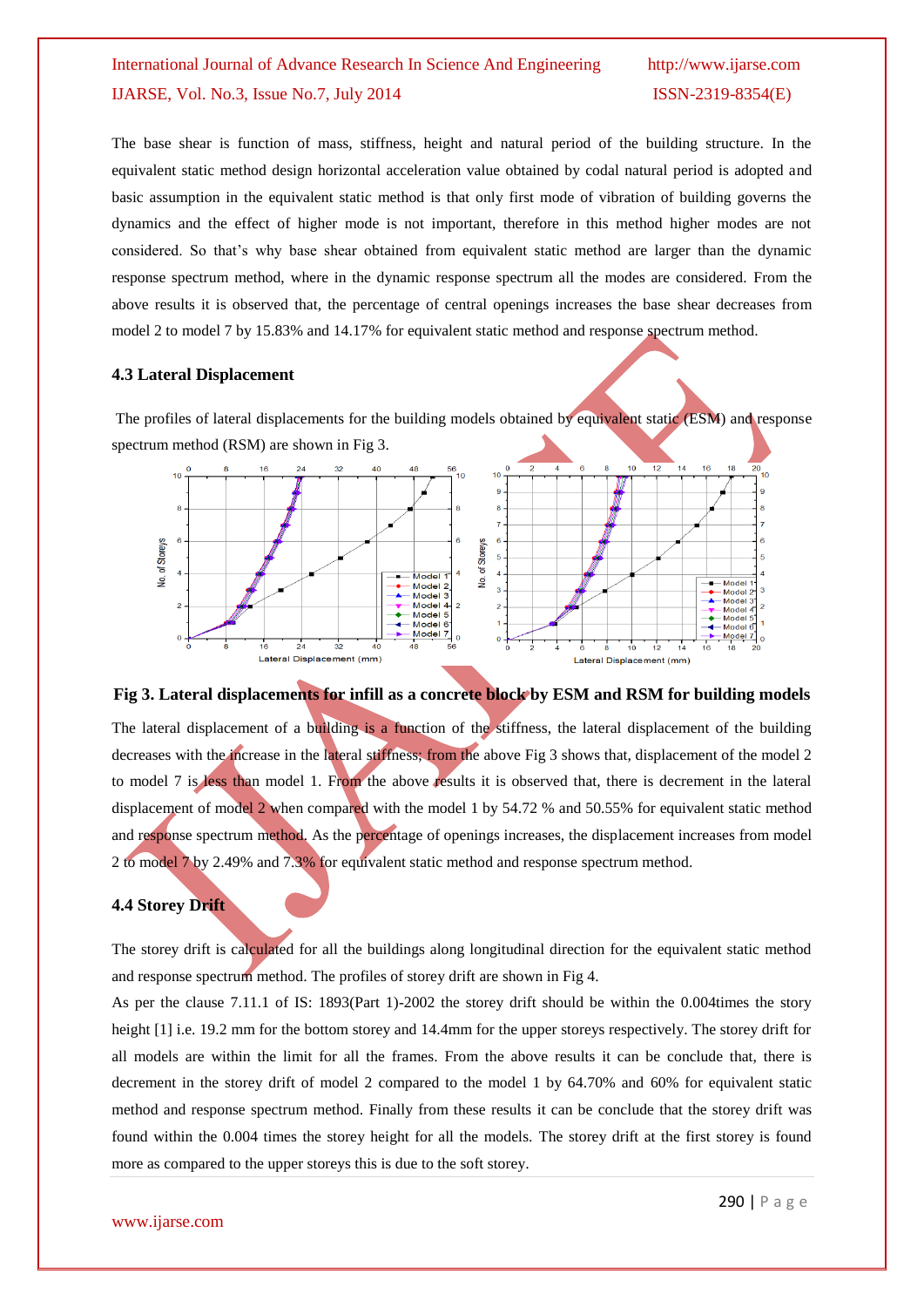

**Fig 4. Storey drift for infill as a concrete block by ESM and RSM for building models**

### **4.5 Performance Evaluation of Building Models**

Performance based seismic evaluation of all the models is carried out by non linear static pushover analysis (i.e. Equivalent static pushover analysis and Response spectrum pushover analysis). User defined hinges are assigned for the seismic designed building models along the longitudinal direction.

#### **4.5.1 Performance point and location of hinges**

The base force, displacement and the location of the hinges at the performance point, for various performance levels along longitudinal direction for all building models are presented in the Table 3 and Table 4.

| Table 3. Performance point and location of hinges for infill as a concrete block for building |
|-----------------------------------------------------------------------------------------------|
| models by equivalent static pushover analysis                                                 |
|                                                                                               |
|                                                                                               |

| <b>Model</b>   | Performance point         |        |                         | <b>Location of hinges</b> |          |              |                 |                    |                |                |          |              |
|----------------|---------------------------|--------|-------------------------|---------------------------|----------|--------------|-----------------|--------------------|----------------|----------------|----------|--------------|
| No.            | <b>Displacement</b><br>mm |        | <b>Base force</b><br>kN | $A -$<br>B                | B-<br>10 | $IO -$<br>LS | LS-<br>$\bf CP$ | CP-<br>$\mathbf C$ | CD             | DE             | >E       | <b>Total</b> |
|                | Yield                     | 78.56  | 689.23                  | 261                       | 55       | 4            | $\Omega$        | $\Omega$           | $\Omega$       | $\theta$       | $\Omega$ | 320          |
|                | Ultimate                  | 287.32 | 861.54                  | 230                       | 30       | 18           | 17              | 6                  | 9              | 10             | $\Omega$ | 320          |
|                | Yield                     | 41.66  | 1690.4                  | 386                       | 18       | 4            | $\Omega$        | 2                  | $\Omega$       | $\Omega$       | $\Omega$ | 410          |
| $\overline{2}$ | <b>Ultimate</b>           | 116.84 | 2099.68                 | 362                       | 20       | 12           | 6               | 6                  | 2              | $\overline{2}$ | $\Omega$ | 410          |
|                | Yield                     | 42.1   | 1676.25                 | 384                       | 18       | 5            | 1               | $\Omega$           | 2              | $\Omega$       | $\Omega$ | 410          |
| 3              | Ultimate                  | 120.04 | 2090.74                 | 360                       | 18       | 12           | 7               | 10                 | 1              | $\overline{2}$ | $\Omega$ | 410          |
|                | Yield                     | 42.54  | 1658.37                 | 382                       | 18       | 7            | $\Omega$        | 2                  | 1              | $\Omega$       | $\Omega$ | 410          |
| 4              | Ultimate                  | 123.24 | 2078.89                 | 360                       | 18       | 12           | $\overline{4}$  | 6                  | $\overline{2}$ | 8              | $\Omega$ | 410          |
|                | Yield                     | 42.98  | 1642.97                 | 386                       | 18       | 6            | $\Omega$        | $\Omega$           | $\Omega$       | $\Omega$       | $\Omega$ | 410          |
| 5              | Ultimate                  | 126.44 | 2063.26                 | 364                       | 18       | 7            | 2               | 8                  | $\overline{3}$ | 8              | $\Omega$ | 410          |
|                | Yield                     | 43.42  | 1627.04                 | 384                       | 22       | 4            | $\Omega$        | $\Omega$           | $\Omega$       | $\Omega$       | $\Omega$ | 410          |
| 6              | Ultimate                  | 129.64 | 2053.1                  | 358                       | 14       | 14           | 3               | 6                  | $\overline{4}$ | 11             | $\Omega$ | 410          |
|                | Yield                     | 43.86  | 1610.31                 | 386                       | 15       | 6            | $\overline{2}$  | $\Omega$           | 1              | $\theta$       | $\Omega$ | 410          |
| 7              | Ultimate                  | 132.84 | 2042.79                 | 362                       | 16       | 9            | $\Omega$        | 8                  | 5              | 10             | $\Omega$ | 410          |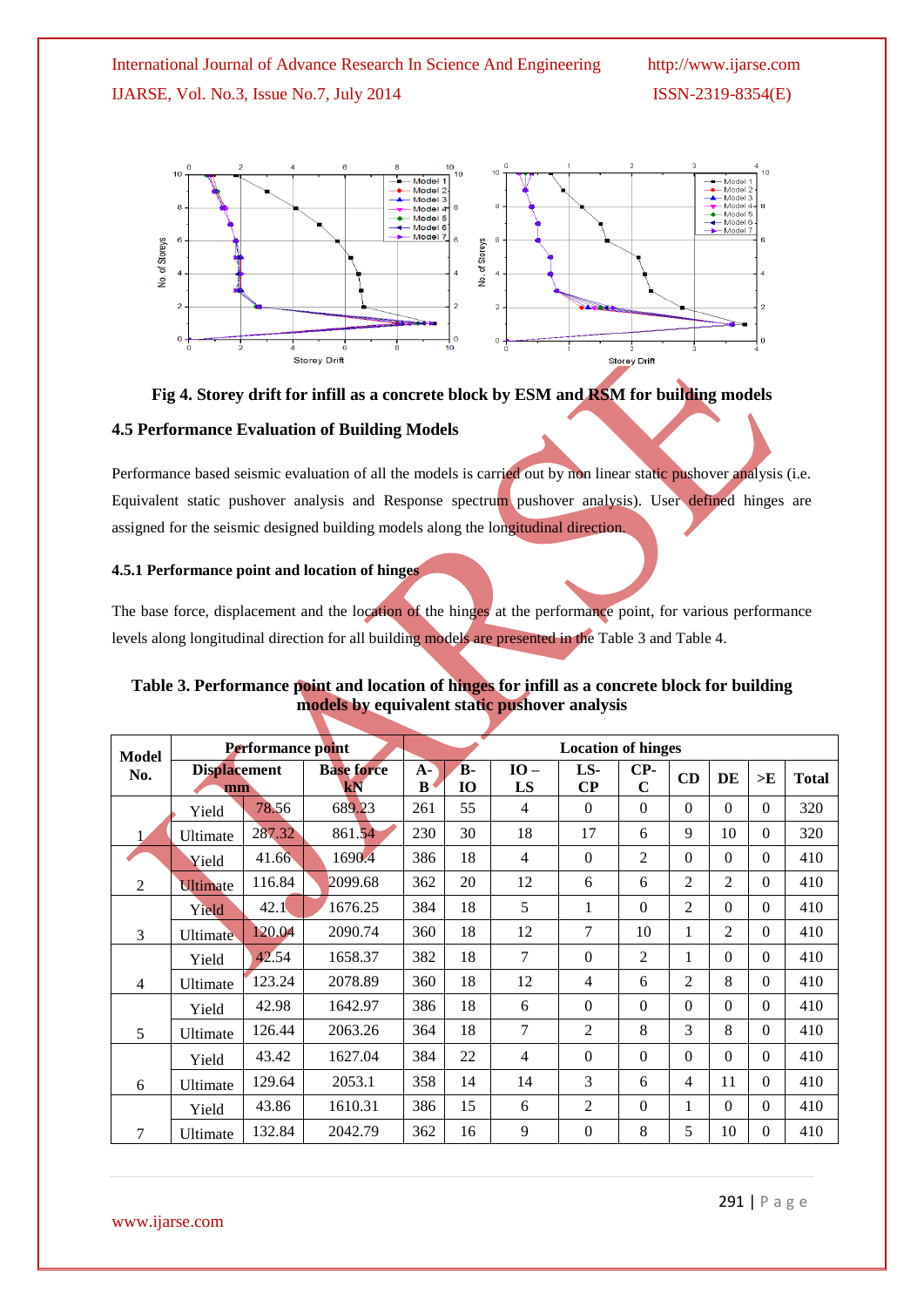| Model | Performance<br>point      |        | <b>Location of hinges</b> |            |                 |            |                 |                    |                         |          |              |              |
|-------|---------------------------|--------|---------------------------|------------|-----------------|------------|-----------------|--------------------|-------------------------|----------|--------------|--------------|
| No.   | <b>Displacement</b><br>mm |        | <b>Base force</b><br>kN   | $A -$<br>B | <b>B-</b><br>10 | ю.<br>LS   | LS-<br>$\bf CP$ | CP-<br>$\mathbf C$ | CD                      | DE       | >E           | <b>Total</b> |
|       | Yield                     | 80.24  | 692.35                    | 280        | 21              | 4          | $\theta$        | $\overline{2}$     | 8                       | 5        | $\Omega$     | 320          |
| 1     | Ultimate                  | 289.36 | 882.26                    | 230        | 44              | 18         | $\mathbf{0}$    | 6                  | 9                       | 14       | $\Omega$     | 321          |
|       | Yield                     | 39.87  | 1727.45                   | 380        | 16              | 5          | $\overline{4}$  | 4                  | $\Omega$                | 1        | $\Omega$     | 410          |
| 2     | Ultimate                  | 110.26 | 2123.68                   | 360        | 22              | 15         | 4               | $\mathbf{0}$       | 3                       | 6        | $\Omega$     | 410          |
|       | Yield                     | 40.42  | 1717.45                   | 378        | 16              | 2          | 2               | $\overline{0}$     | 6                       | 6        | $\Omega$     | 410          |
| 3     | Ultimate                  | 114.46 | 2113.48                   | 361        | 16              | 12         | 10              | 1                  | $\overline{\mathbf{c}}$ | 8        | $\theta$     | 410          |
|       | Yield                     | 40.97  | 1703.45                   | 382        | 15              | 7          | $\overline{4}$  | $\Omega$           | $\overline{2}$          | $\Omega$ | $\theta$     | 410          |
| 4     | Ultimate                  | 118.66 | 2103.28                   | 358        | 16              | 12         | $8^{\circ}$     | 5                  | 6                       | 5        | $\Omega$     | 410          |
|       | Yield                     | 41.53  | 1691.45                   | 380        | 20              | $\epsilon$ | $\overline{2}$  | $\Omega$           | $\overline{c}$          | $\Omega$ | $\mathbf{0}$ | 410          |
| 5     | Ultimate                  | 122.86 | 2093.08                   | 356        | 20              | 12         | 3               | $\overline{5}$     | 4                       | 10       | $\Omega$     | 410          |
|       | Yield                     | 42.14  | 1677.45                   | 384        | 12              | 6          | 5               | $\Omega$           | $\overline{2}$          |          | $\Omega$     | 410          |
| 6     | Ultimate                  | 127.06 | 2082.88                   | 358        | 18              | 8          | 6               | 4                  | 8                       | 8        | $\Omega$     | 410          |
|       | Yield                     | 42.72  | 1669.45                   | 380        | 15              | 10         | $\overline{5}$  | $\mathbf{0}$       | $\boldsymbol{0}$        | $\Omega$ | $\Omega$     | 410          |
| 7     | Ultimate                  | 131.26 | 2073.98                   | 354        | 14              | 7          | 10              | 5                  | 8                       | 12       | $\Omega$     | 410          |

### **Table 4. Performance point and location of hinges for infill as a concrete block for building models by response spectrum pushover analysis**

The base force of the building depends on its lateral strength, as the stiffness of wall is considered in the soft storey buildings; the base force is more than that of the bare frame building. As the percentage of central openings increases, the stiffness of the building decreases.

From the above results, there is decrement in the base force at the ultimate state from model 2 to model 7 is 2.22% and 2.37% by equivalent static and response spectrum method. In most of the buildings, flexural plastic hinges are formed in the first storey because of open ground storey. The plastic hinges are formed in the beams and columns. From the above Table 3 and table 4 we can observed that, the hinges are formed within the life safety range at the ultimate state is 92.18%, 97.56%, 96.83%, 96.09%, 95.36%, 94.88%, and 94.39% for equivalent static pushover analysis method. Similarly 91.25%, 97.80%, 97.32%, 96.09%, 95.36%, 95.12%, and 94.14% for response spectrum pushover analysis method. We can also observed that, the hinges are formed beyond the CP range at the ultimate state is 7.81%, 2.43% 3.17%, 3.90%, 4.63%, 5.12%, and 5.60% for equivalent static pushover analysis method. Similarly 9.03%, 2.19%, 2.68%, 3.90%, 4.63%, 4.88%, and 6.09% for response spectrum pushover analysis method. From the above results it can be concluded that, as the percentage of central openings increases, stiffness decreases. The base force decreases with increase in the percentage of central openings. Flexure hinges are found within the life safety range at the ultimate state for both equivalent and response spectrum pushover method. Few collapse hinges are formed in bottom storey columns of soft storey models and the may be same are retrofitted to enhance the performance of buildings.

### **4.6 Ductility Ratio**

Ductility ratio means it is the ratio of collapsed yield (CY) to the initial yield (IY) [8]. Ductility ratio (DR) for building models are tabulated in the below Table 5.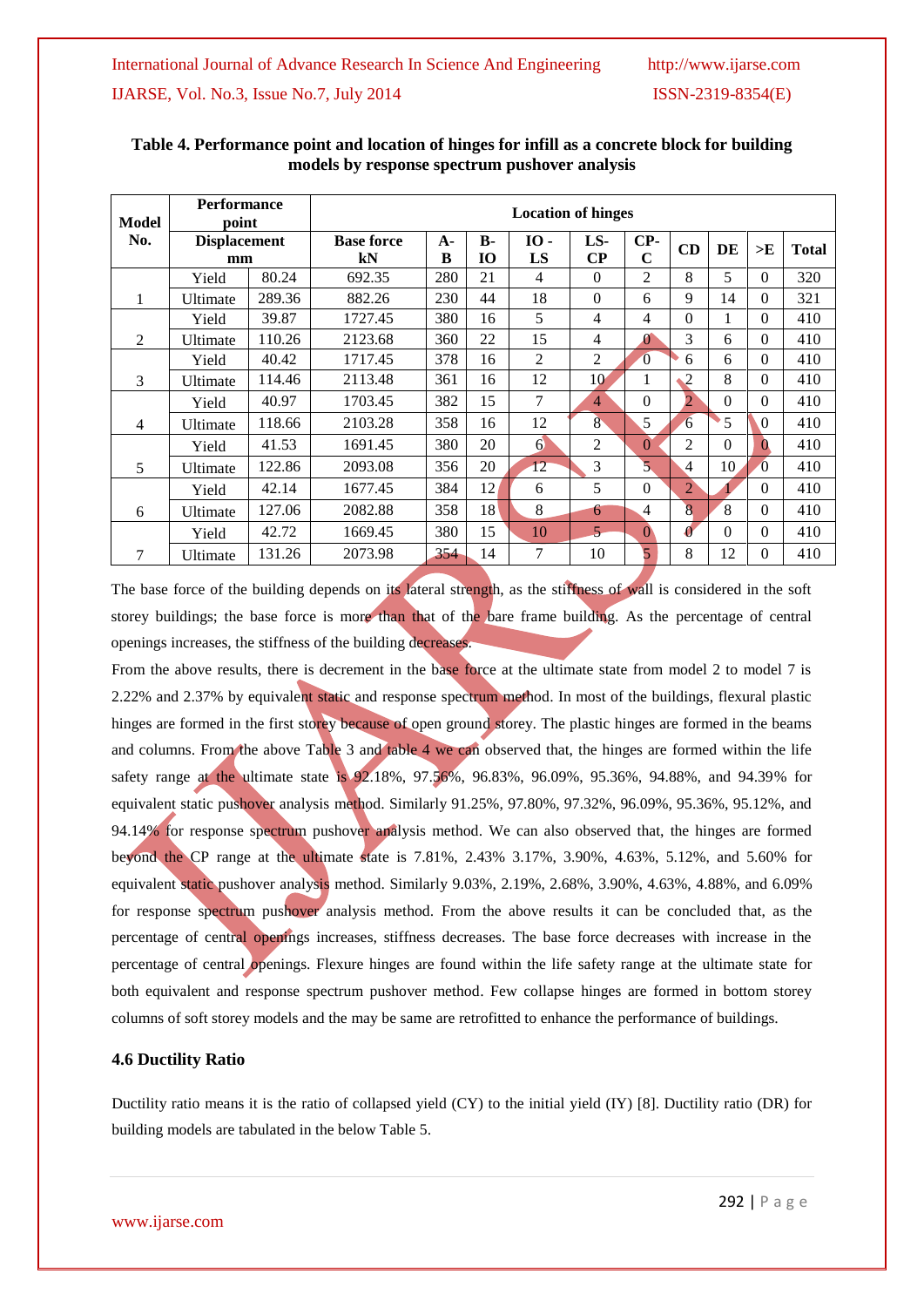| Model No.      |       | <b>Equivalents Static Method</b> |      |       | <b>Response Spectrum Method</b> |      |
|----------------|-------|----------------------------------|------|-------|---------------------------------|------|
|                | IY    | CY                               | DR   | IY    | <b>CY</b>                       | DR   |
|                | 78.56 | 287.32                           | 3.66 | 80.24 | 289.36                          | 3.61 |
| $\mathfrak{D}$ | 41.66 | 116.84                           | 2.8  | 39.87 | 110.26                          | 2.77 |
| 3              | 42.1  | 120.04                           | 2.85 | 40.42 | 114.46                          | 2.83 |
|                | 42.54 | 123.24                           | 2.9  | 40.97 | 118.66                          | 2.9  |
|                | 42.98 | 126.44                           | 2.94 | 41.53 | 122.86                          | 2.96 |
| 6              | 43.42 | 129.64                           | 2.99 | 42.14 | 127.06                          | 3.02 |
| 43.86          |       | 132.84                           | 3.03 | 42.72 | 131.26                          | 3.07 |
|                |       |                                  |      |       |                                 |      |

### **Table 5. Ductility ratio for building models by equivalent static and response spectrum pushover analysis**

From above result it is clear that the ductility ratio of the bare frame is larger than that of the soft storey models, hence ductility ratio increases in the column stiffness and decreases with increase in the wall stiffness. For equivalent static method, model 1 and model 7 have crossed the targeted value. For response spectrum method model 1, model 6, and model 7 have crossed the targeted value.

#### **4.7 Safety Ratio**

The ratio of base force at performance point to the base shear by equivalent static method is known as safety ratio. If the safety ratio is equal to one then the structure is called safe, if it is less than one than the structure is unsafe and if ratio is more than one then the structure is safer [9].

## **Table 6. Safety ratio for building models by equivalent static and response spectrum pushover analysis**

| Model          |                                           | <b>Equivalent Static Method</b>    | <b>Response Spectrum Method</b> |                                           |                                    |           |
|----------------|-------------------------------------------|------------------------------------|---------------------------------|-------------------------------------------|------------------------------------|-----------|
| No.            | <b>Base force at</b><br>performance point | <b>Base Shear at</b><br><b>ESM</b> | <b>SR</b>                       | <b>Base force at</b><br>performance point | <b>Base Shear at</b><br><b>ESM</b> | <b>SR</b> |
|                | 861.54                                    | 534.57                             | 1.61                            | 882.26                                    | 534.6                              | 1.65      |
| 2              | 2099.68                                   | 1063.08                            | 1.98                            | 2123.68                                   | 1063                               | 2.00      |
|                | 2090.74                                   | 1029.45                            | 2.03                            | 2113.48                                   | 1029                               | 2.05      |
| $\overline{4}$ | 2078.89                                   | 995.74                             | 2.09                            | 2103.28                                   | 995.7                              | 2.11      |
|                | 2063.26                                   | 962.11                             | 2.14                            | 2093.08                                   | 962.1                              | 2.18      |
| 6              | 2053.10                                   | 925.80                             | 2.22                            | 2082.88                                   | 925.8                              | 2.25      |
|                | 2042.79                                   | 894.77                             | 2.28                            | 2073.98                                   | 894.8                              | 2.32      |

For equivalent static method, model 2 to model 7 is found to be 1.23 to 1.42 times safer and for response spectrum method, 1.21 to 1.40 times safer compared to the model 1. From the above results it can be conclude that soft storey building models are safer compared to the bare frame building model.

### **4.8 Global Stiffness**

The ratio of performance force shear to the performance displacement is called as global stiffness [9]. Global stiffness (GS) for ten storeyed building models are tabulated in the below Table 7.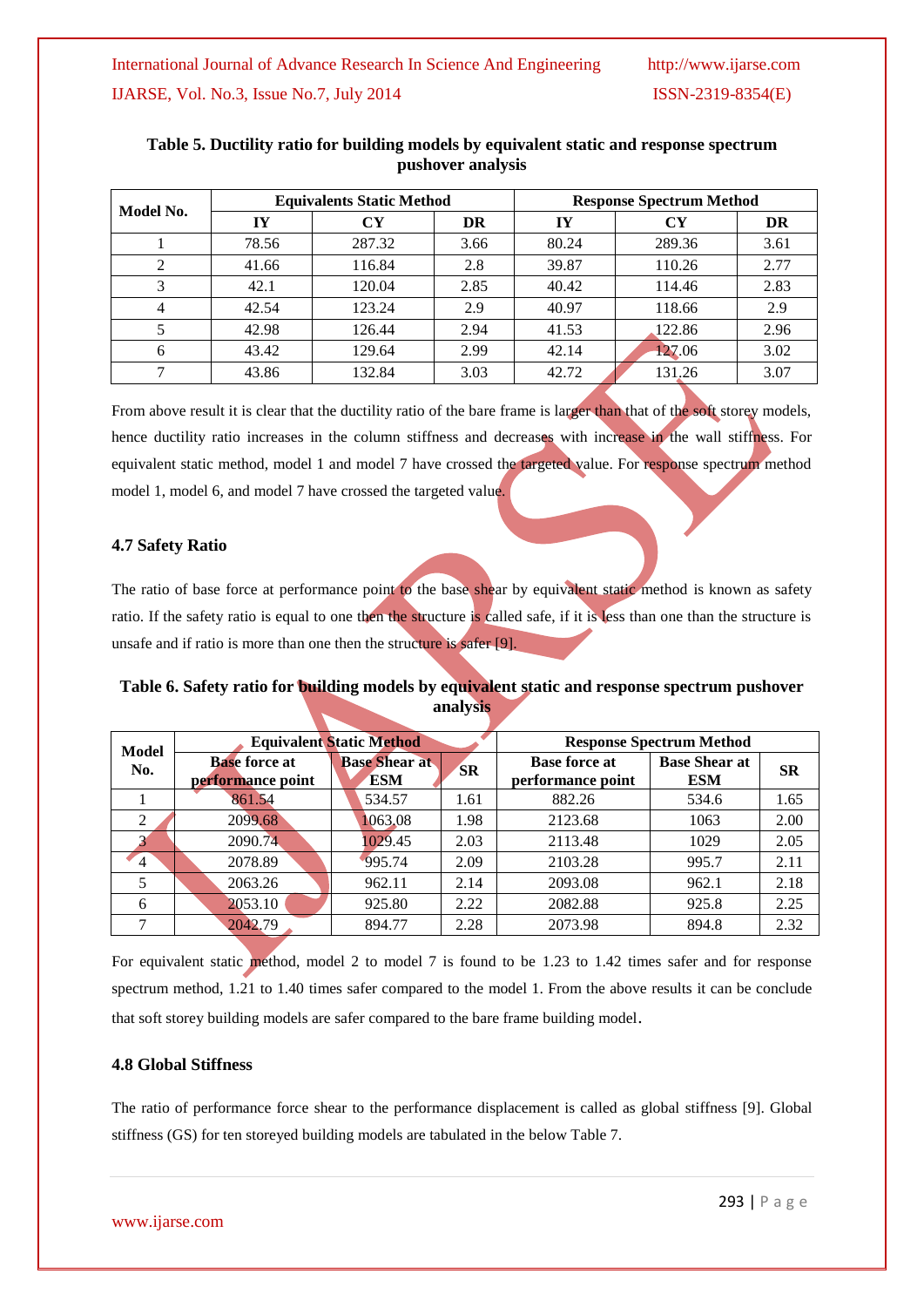|                     |                                                             | <b>Equivalent Static Method</b>                        |                             | <b>Response Spectrum Method</b>                             |                                                     |                             |  |  |
|---------------------|-------------------------------------------------------------|--------------------------------------------------------|-----------------------------|-------------------------------------------------------------|-----------------------------------------------------|-----------------------------|--|--|
| <b>Model</b><br>No. | <b>Base force at</b><br><b>Performance</b><br>point<br>(PB) | Displacement at<br><b>Performance</b><br>point<br>(PD) | Global<br>stiffness<br>(GS) | <b>Base force at</b><br><b>Performance</b><br>point<br>(PB) | Displacement at<br><b>Performance</b><br>point (PD) | Global<br>stiffness<br>(GS) |  |  |
|                     | 861.54                                                      | 287.32                                                 | 3                           | 882.26                                                      | 289.36                                              | 3.05                        |  |  |
| 2                   | 2099.68                                                     | 116.84                                                 | 17.97                       | 2123.68                                                     | 110.26                                              | 19.36                       |  |  |
| 3                   | 2090.74                                                     | 120.04                                                 | 17.42                       | 2113.48                                                     | 114.46                                              | 18.46                       |  |  |
| 4                   | 2078.89                                                     | 123.24                                                 | 16.87                       | 2103.28                                                     | 118.66                                              | 17.73                       |  |  |
| 5                   | 2063.26                                                     | 126.44                                                 | 16.32                       | 2093.08                                                     | 122.86                                              | 17.34                       |  |  |
| 6                   | 2053.1                                                      | 129.64                                                 | 15.84                       | 2082.88                                                     | 127.06                                              | 16.39                       |  |  |
| 7                   | 2042.79                                                     | 132.84                                                 | 15.38                       | 2073.98                                                     | 131.26                                              | 15.8                        |  |  |

### **Table 7. Global stiffness for ten storeyed building models by equivalent static and response and spectrum pushover analysis**

From the above results it is very clear that, as percentage of openings increases, the stiffness decreases. There is decrement in the global stiffness from model 2 to model 7 by 14.41% and 18.39% for equivalent static method and response spectrum method. The global stiffness of model 2 increases compared to the model 1 by 83.30% and 84.24% for equivalent static method and response spectrum method. From the above results it can be conclude that, the global stiffness is found more in the soft storey building models compared to the bare frame building model.

## **V. CONCLUSION**

Based on the results obtained from different analysis for the various building models, the following conclusion is drawn.

- 1. As the percentage of openings increases from 10% to 35%, the fundamental natural period increases.
- 2. The codal and analytical time period do not tally each other because codal calculation is depends on empirical formula.
- 3. As the stiffness of the building decreases with the increase in the percentage of central opening varies from 10% to 35% from model 2 to model 7, the base shear decreases.
- 4. As the percentage of central opening increases, the lateral displacement increases.
- 5. For the equivalent and response spectrum method, the storey drift is found to be within the limit for all building models.
- 6. The base force at performance point decreases with increases in the percentage of central openings from 10% to 35%.
- 7. Flexural hinges are found within the life safety range at the ultimate state for both equivalent static method and response spectrum method.
- 8. Soft storey building models are safer compared to the bare frame building.
- 9. Global stiffness is more in the soft storey building models compared to the bare frame building. As the percentage of openings increases, the global stiffness decreases.